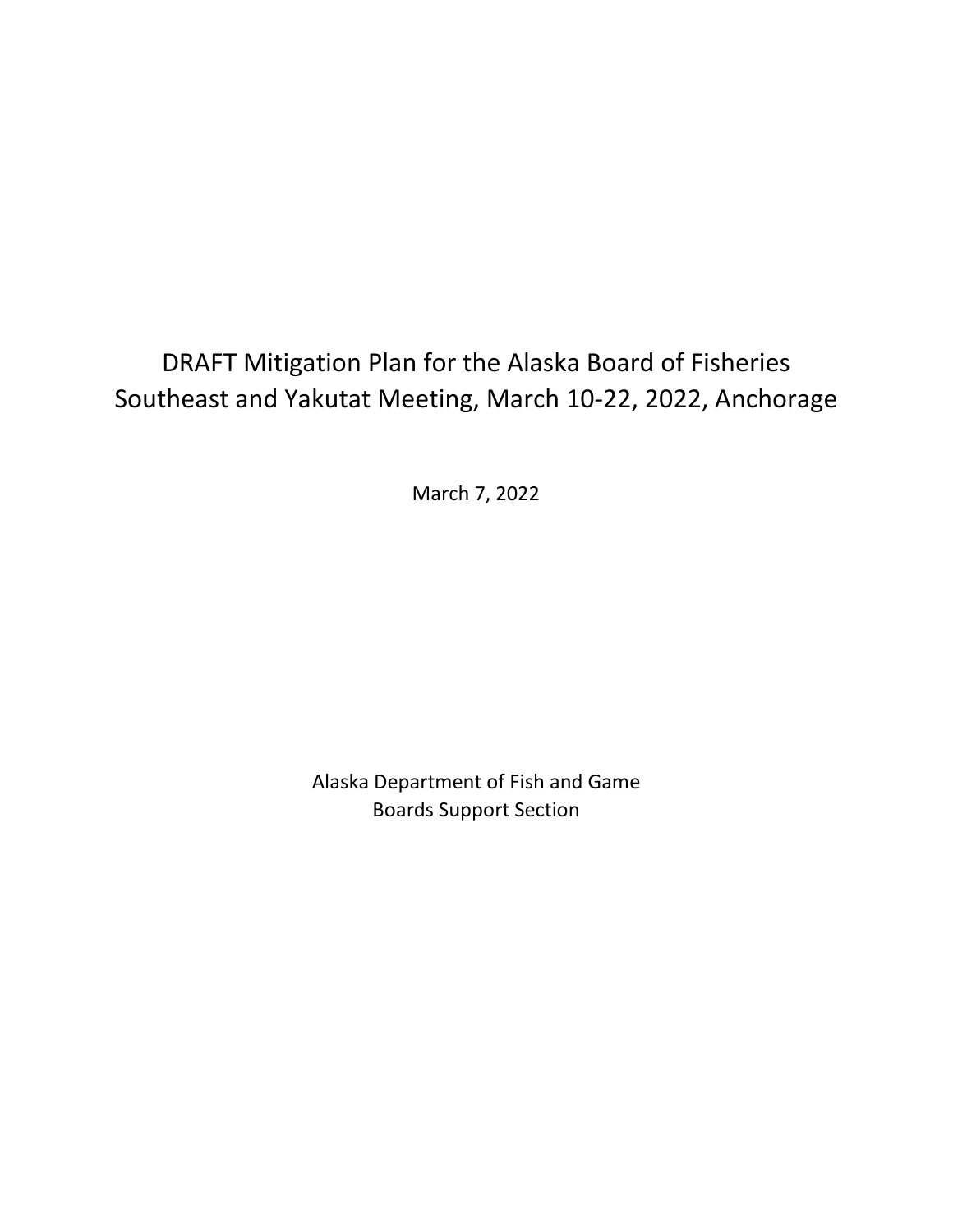## Table of Contents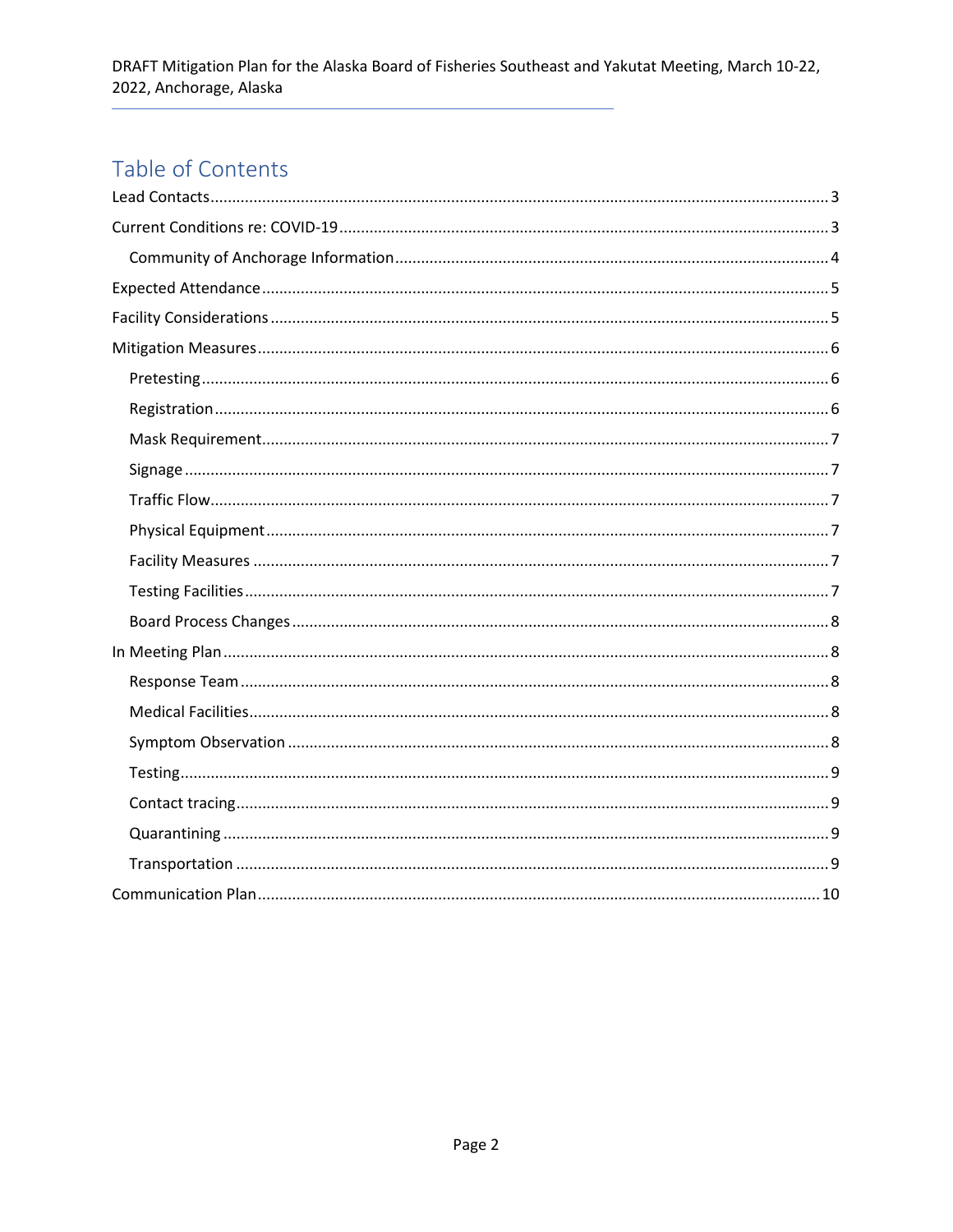### <span id="page-2-0"></span>Lead Contacts

Glenn Haight, Executive Director[, glenn.haight@alaska.gov,](mailto:glenn.haight@alaska.gov) text: 907-321-8982 Henry Leasia, Publication Specialist[, henry.leasia@alaska.gov.](mailto:henry.leasia@alaska.gov)

## <span id="page-2-1"></span>Current Conditions re: COVID-19

As of March 3, 2022, Alaska and communities were sustaining the COVID-19 case counts and related information provided in Table 1. While registration for the meeting is ongoing, it is assumed most of the participants will be coming from these Alaska regions/communities.

|  |  | ۰0<br>л |  |  |
|--|--|---------|--|--|
|--|--|---------|--|--|

|                              | 7-Day Case | Case Rate Trend | <b>Risk Alert</b> | Percentage of Fully |
|------------------------------|------------|-----------------|-------------------|---------------------|
| Location                     | Rate $12$  | as of 1/13/22   | Level             | Vaccinated          |
| Alaska Statewide             | 38.1       | 253.1           | High              | 55.8%               |
| Ketchikan Gateway Borough    | 44.9       | 244.4           | High              | 65.6%               |
| Petersburg Borough           | 49.3       | 103.0           | High              | 66.9%               |
| Wrangell City & Borough      | $-$ *      | 378.3           | Low               | 60.8%               |
| Prince of Wales              | 44.6       | 232.2           | High              | 83.2% (Craig only)  |
| Sitka                        | 60.3       | 256.4           | High              | 74.9%               |
| Haines Borough               | 79.4       | 175.7           | High              | 93.5%               |
| City and Borough of Juneau   | 48.1       | 281.0           | High              | 74.9%               |
| Municipality of Anchorage    | 27.9       | 351.1           | High              | 59.6%               |
| Mat-Su Borough               | 26.4       | 118.9           | High              | 40.7%               |
| Fairbanks North Star Borough | 26.0       | 197.2           | High              | 48.2%               |

\* Rates based on less than 6 cases are not reported.

As Table 1 indicates, case counts in Alaska are falling precipitously. For the last two weeks of January, there were over 15,000 weekly cases. For the week ending February 27, the weekly total fell to 2,208.

As COVID-19 public health management changes, more at-home tests are available which leads to less reporting of cases. Health officials now look at hospitalization rates as a key metric in measuring and controlling the virus. Table 2 provides a review of hospitalization numbers in Alaska related to COVID-19.

<span id="page-2-2"></span> $1$  The 7-day case rate is a common measurement for comparing the prevalence of COVID-19 in various communities or regions with different populations. Using 100,000 population as the flagpole, it asks "what is the average number of daily cases if you prorate the population to 100,000?". In a community like Juneau with a population of 32,000, roughly a third of 100,000, if the community was sustaining 10 cases/day on average, it's case rate would be 31.25. In a community like Anchorage with a population of 288,970, if there were 50 cases/day

<span id="page-2-3"></span>on average, it would have a case rate of 17.3.<br><sup>2</sup> All data from the Alaska Department of Health and Social Services daily COVID-19 updates.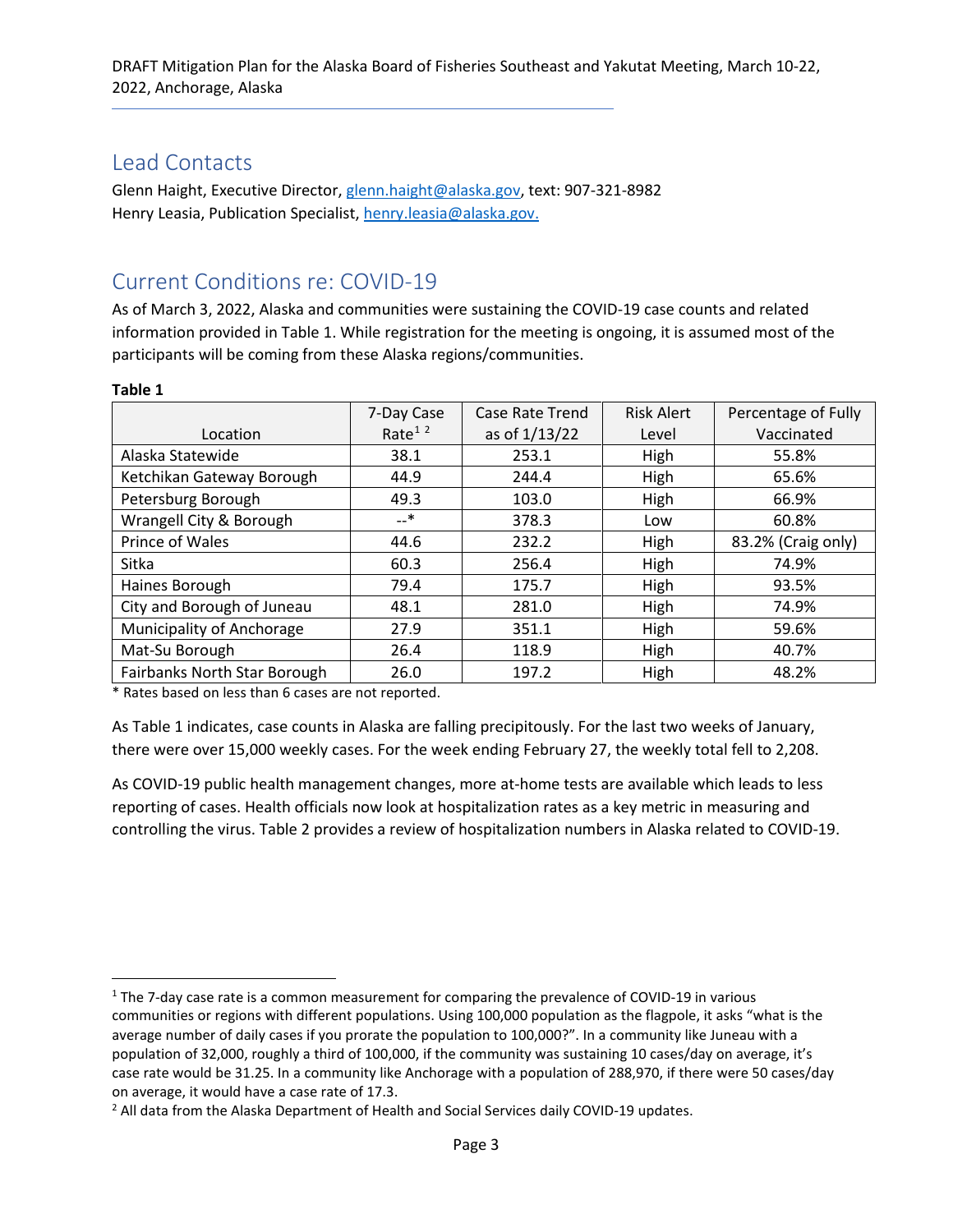#### **Table 2**

|                                                 | Alaska     |           | Matanuska- |           |
|-------------------------------------------------|------------|-----------|------------|-----------|
| Recent Hospital Adult Bed Capacity <sup>3</sup> | Statewide  | Anchorage | Susitna    | Southeast |
| On December 28, 2021                            |            |           |            |           |
| # Adult In-Patient Beds                         | 1201       | 564       | 149        | 203       |
| # Adult In-Patient Beds Used (% of total)       | 799 (67%)  | 506 (90%) | 82 (55%)   | 59 (29%)  |
| # with COVID-19                                 | 52         | 28        | 10         | 6         |
| <b>ICU Beds</b>                                 | 127        | 72        | 14         | 15        |
| ICU Beds Used (% of total)                      | 90 (71%)   | 60 (83%)  | 7 (50%)    | 8(53%)    |
| # with COVID-19                                 | 10         | 7         | 2          | 1         |
|                                                 |            |           |            |           |
| On January 13, 2022                             |            |           |            |           |
| # Adult In-Patient Beds                         | 1151       | 589       | 149        | 125       |
| # Adult In-Patient Beds Used (% of total)       | 896 (78%)  | 539 (92%) | 103 (69%)  | 81 (65%)  |
| # with COVID-19                                 | 88         | 57        | 15         | 9         |
| <b>ICU Beds</b>                                 | 125        | 71        | 14         | 14        |
| ICU Beds Used (% of total)                      | 101 (81%)  | 64 (90%)  | 12 (86%)   | 8 (57%)   |
| # with COVID-19                                 | 11         | 7         | 1          | 2         |
|                                                 |            |           |            |           |
| On March 3, 2022                                |            |           |            |           |
| # Adult In-Patient Beds                         | 1428       | 884       | 149        | 111       |
| # Adult In-Patient Beds Used (% of total)       | 1128 (79%) | 819 (93%) | 59 (40%)   | 78 (70%)  |
| # with COVID-19                                 | 56         | 36        | 4          | 4         |
| <b>ICU Beds</b>                                 | 141        | 90        | 14         | 11        |
| ICU Beds Used (% of total)                      | 109 (77%)  | 83 (92%)  | 6 (43%)    | 4 (36%)   |
| # with COVID-19                                 | 4          | 0         | 2          | 0         |

### <span id="page-3-0"></span>Community of Anchorage Information

As of March 3, 2022, Anchorage is listed at a High Alert level by the State of Alaska. Consistent with the rest of the state's, Anchorage is seeing falling numbers but remains at a high case rate. For information on the conditions applied to the community at this alert level visit the community's COVID-19 website here - [https://covid-response-moa-muniorg.hub.arcgis.com/.](https://covid-response-moa-muniorg.hub.arcgis.com/)

<span id="page-3-1"></span><sup>&</sup>lt;sup>3</sup> This data comes from the Alaska Department of Health and Social Services. It represents adult bed capacities in General Acute Care Hospitals and Critical Access Hospitals. Numbers are a function of hospital reporting. Large changes in absolute numbers such as # of Adult In-Patient Beds from January 13 to March 3, is a function of not having all hospital data.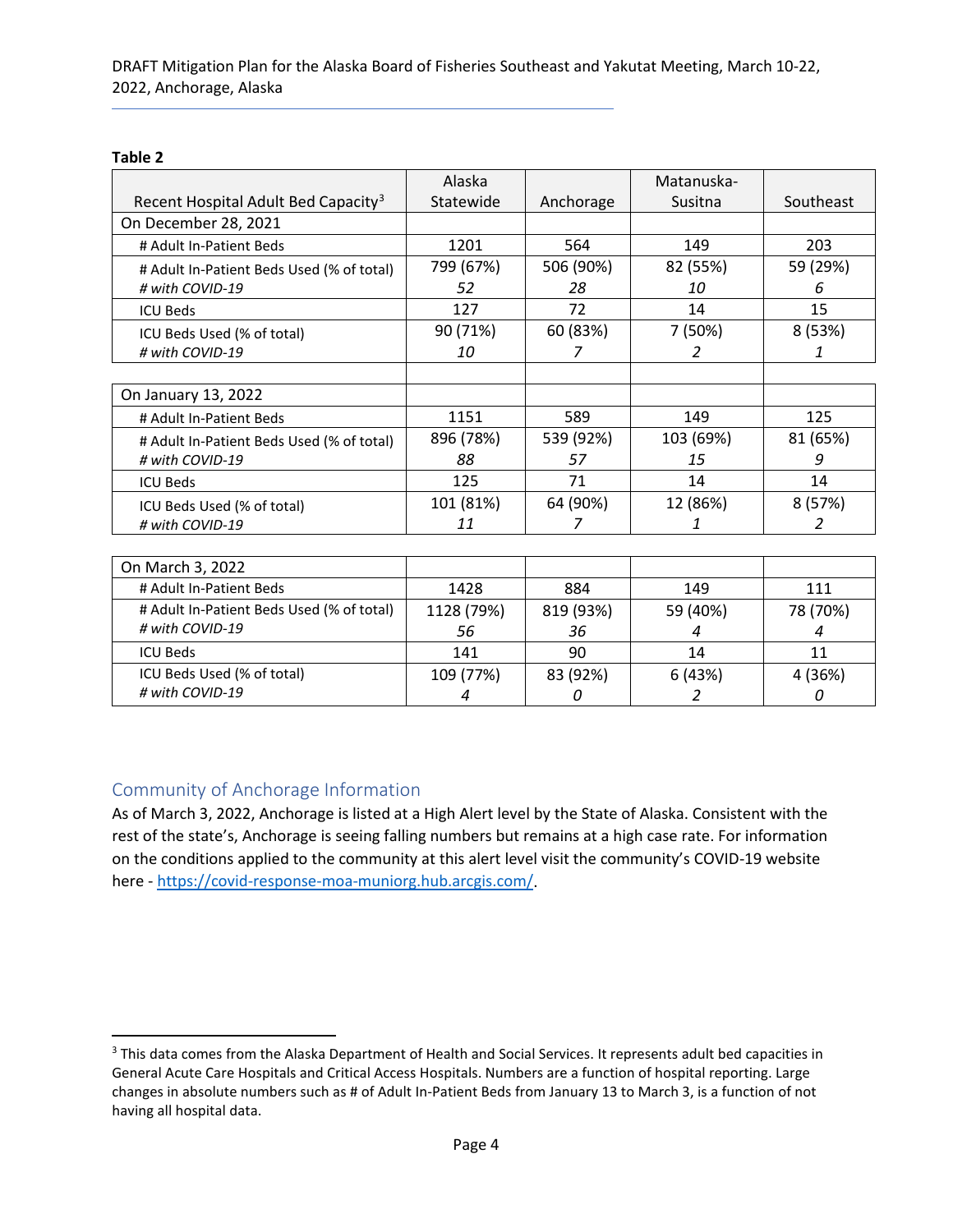## <span id="page-4-0"></span>Expected Attendance

The Southeast and Yakutat Finfish and Shellfish meeting is expected to draw over 200 people between board members, staff and attending public. Table 3 provides a known breakdown at this time.

#### **Table 3**

|                                   | Number of      |                                                    |
|-----------------------------------|----------------|----------------------------------------------------|
| Organization                      | People         | <b>Notes</b>                                       |
| Board of Fisheries members        | 6              | From Anchorage, Eagle River, Wasilla, Willow,      |
|                                   |                | Fairbanks, Petersburg, Soldotna                    |
| ADF&G - Boards Support            | 4              | 3 from Juneau, 1 from Fairbanks and Anchorage      |
|                                   |                | each                                               |
| ADF&G - Commercial Fisheries      | 15             | 18 other staff members will participate remotely   |
| ADF&G - Sport Fisheries           | 9              | 8 other staff members will participate remotely    |
| ADF&G - Subsistence Section       | 3              | 1 other staff members will participate remotely    |
| <b>Other Agency Staff</b>         | $\mathfrak{p}$ | All from Anchorage; another participating remotely |
| <b>Advisory Committee members</b> | $9$ (est.)     | Pelican, Juneau, Sitka, Petersburg, Wrangell,      |
|                                   |                | Ketchikan, East Prince of Wales, Klawock, Upper    |
|                                   |                | Lynn Canal                                         |
| General Public*                   | 110            | An estimate. As of March 3, approximately 170      |
|                                   |                | individuals have completed registration with 60+   |
|                                   |                | signing up for remote testimony.                   |
| Total in person                   | 158            |                                                    |

\* Actual attendance will vary based on registration numbers between March 3 and the meeting, including registrations at the door.

## <span id="page-4-1"></span>Facility Considerations

The Egan Civic and Convention Center is a city owned public facility. The meeting space planned for the Board of Fisheries is the lower floor Summit Hall. The total space dedicated to the meeting is room is just over 6,700 square feet as shown in Figure 1. The space for this meeting is considerably greater than usual, but will support efforts to social distance.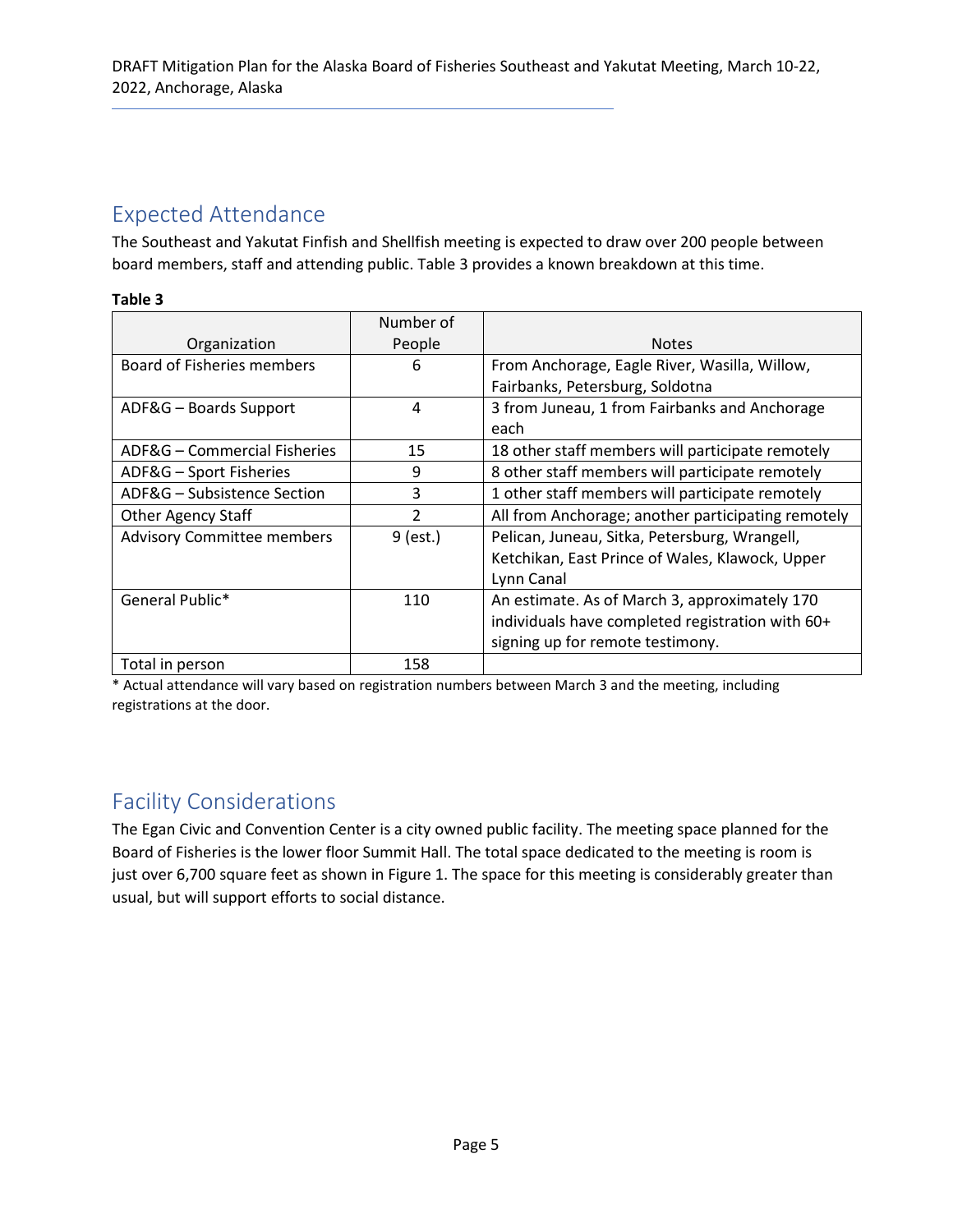

#### **Figure 1**

There are several top floor entrances into the building. Attendees must register to join the meeting and will be provided with a badge that indicates registration. There will be a registration material and assistance at the regional coordinator desk in the meeting room. Pre-registration may be conducted at the board's meeting webpage here -

[http://www.adfg.alaska.gov/index.cfm?adfg=fisheriesboard.meetinginfo&date=01-04-](http://www.adfg.alaska.gov/index.cfm?adfg=fisheriesboard.meetinginfo&date=01-04-2022&meeting=ketchikan) [2022&meeting=ketchikan.](http://www.adfg.alaska.gov/index.cfm?adfg=fisheriesboard.meetinginfo&date=01-04-2022&meeting=ketchikan) The Egan facility has many of the standard COVID-19 mitigation features

including hand sanitizers and signage.

## <span id="page-5-0"></span>Mitigation Measures

### <span id="page-5-1"></span>Pretesting

Pretesting is not a requirement of meeting attendees, but highly encouraged. Testing in one's home community three days prior to travel will provide the attendee with information related to infection and whether travel is advisable. Attendees may use at-home antigen tests prior to attendance and according to package instructions. These are available in most communities either through the local public health center or through the respective city or borough.

#### <span id="page-5-2"></span>Registration

Registration is required of all participants with the exception of the board and staff. Registration will contain contact information, acknowledgement of a waiver and release of liability, and requested signup times for public testimony.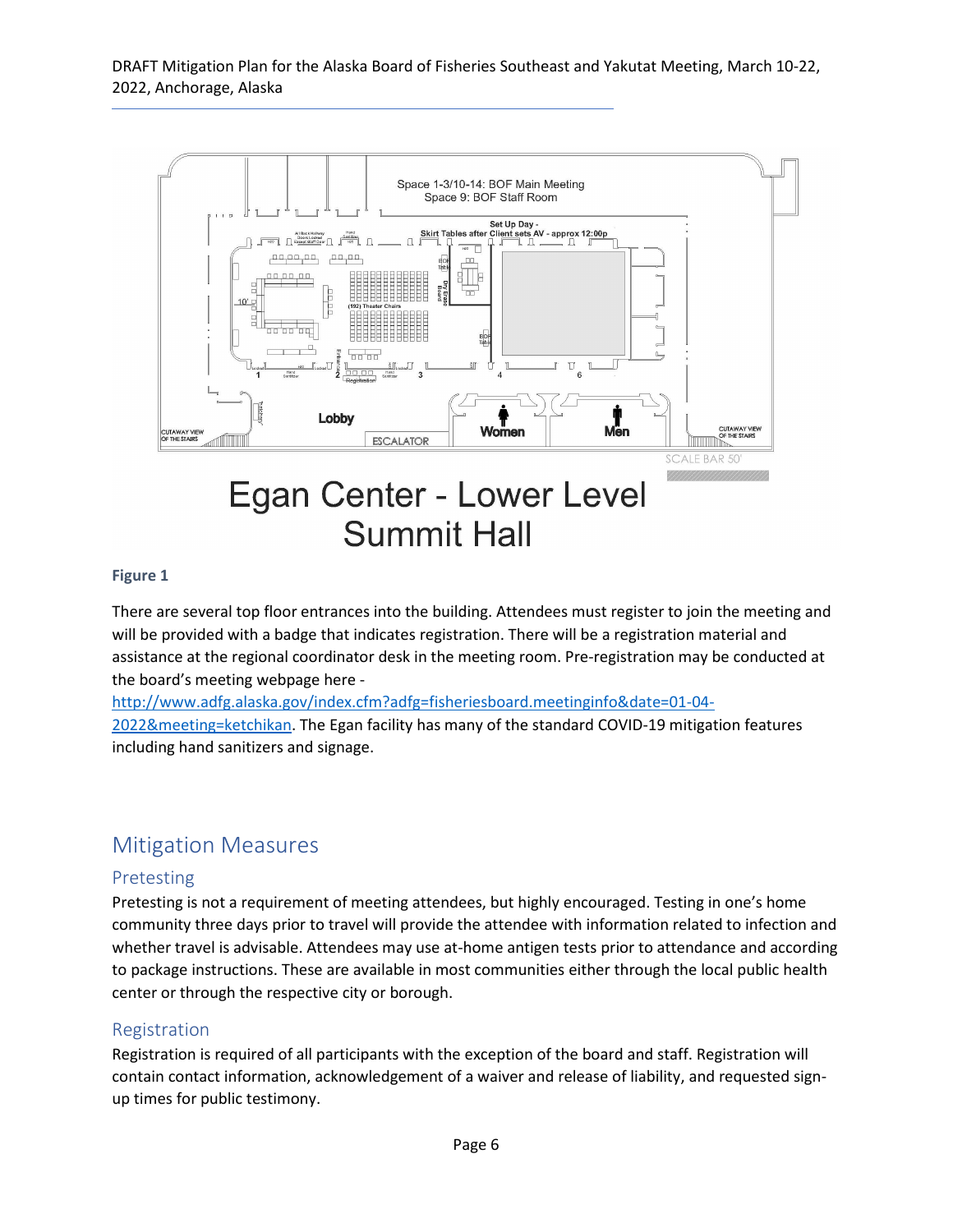A registration table will be stationed at the front desk and individuals entering will be given a badge and asked to have it available upon request throughout the meeting.

### <span id="page-6-0"></span>Mask Requirement

Neither the State of Alaska nor the Egan Center require masks to be worn in the facility either when moving about and when six feet social distancing cannot be maintained. However, Boards Support strongly encourages attendees consider wearing a mask when joining for the meeting to avoid not only contracting COVID-19, but other common colds which could also derail the meeting. Please remember an outbreak of COVID-19 at the meeting has the potential to end the meeting.

### <span id="page-6-1"></span>Signage

Boards Support will work with facility management to have appropriate and adequate signage around the building in key locations including the front entrance, when entering the meeting room, and in the main meeting area. Signage will provide -

- Encouragement to practice social distancing when possible.
- Encouragement to wash hands, use hand sanitizer, and other measures.
- Information on local medical providers.

### <span id="page-6-2"></span>Traffic Flow

With no requirement to wear masks, there will be greater emphasis on traffic flow throughout the building. Basic floor markings will be made throughout the meeting area to assist in social distancing.

### <span id="page-6-3"></span>Physical Equipment

Boards Support will set up sneeze guards around the regional coordinator/record copy desk. Ample hand sanitizer is available, and Boards Support has masks available on request. Boards Support also has microphone covers to use for shared microphones.

### <span id="page-6-4"></span>Facility Measures

This mitigation plan represents the entirety of the facilities mitigation measures.

### <span id="page-6-5"></span>Testing Facilities

The Anchorage Municipality website indicates at-home over the counter antigen tests are widely available at location pharmacies, some for no cost. There is an additional website that provides available testing facilities for that day. The site is: [https://anchoragecovidtest.org/.](https://anchoragecovidtest.org/) Some testing facilities are free while others will bill to insurance.

Boards Support also has a small supply of home test kits if the need arises. In the event individuals begin to feel symptoms, there will be handouts and signage through the building on where to find the clinics. Attendees are reminded there are at-home antigen tests that may be taken prior to attendance and according to package instructions. These are available in most communities either through the local public health center or through the respective city or borough.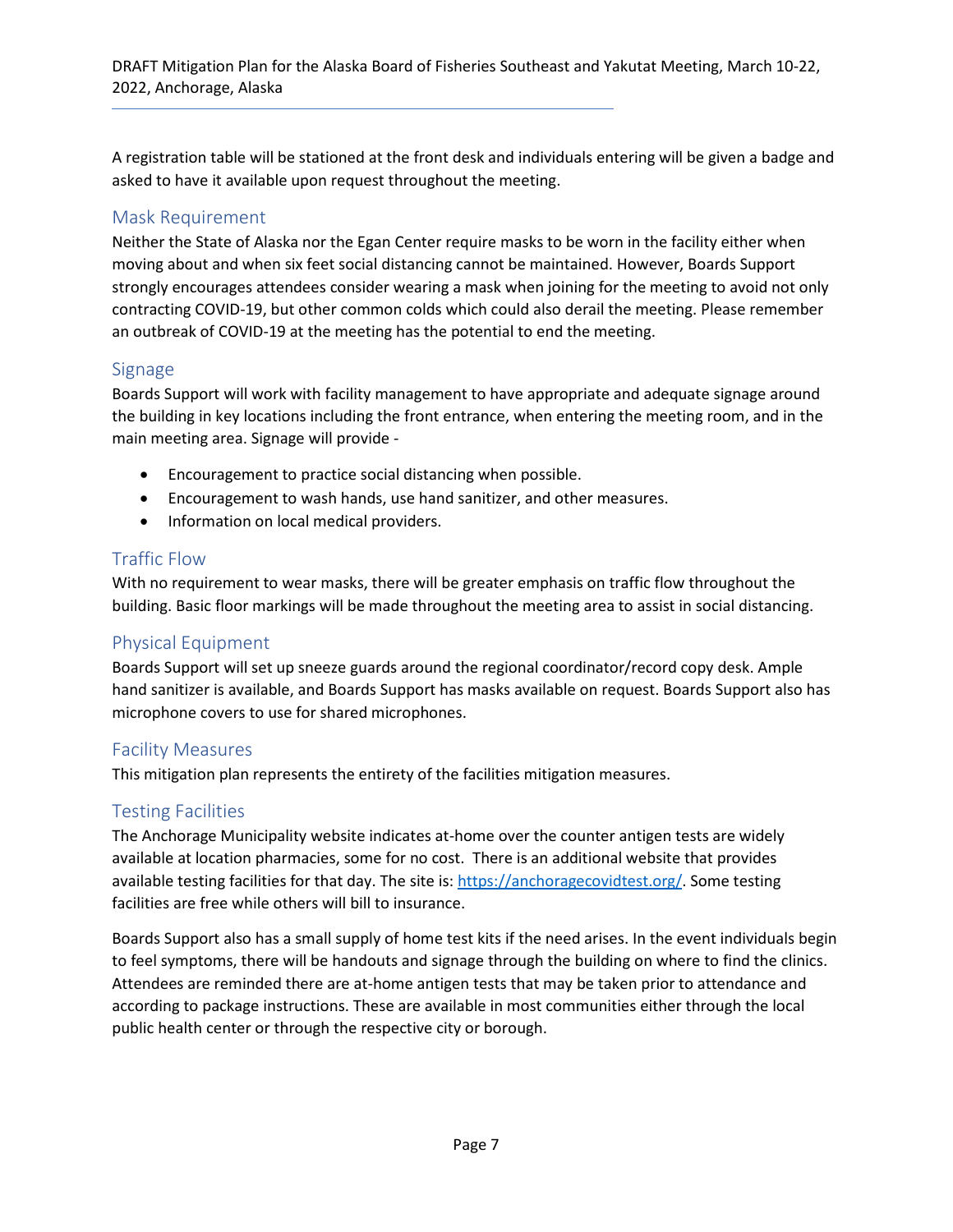DRAFT Mitigation Plan for the Alaska Board of Fisheries Southeast and Yakutat Meeting, March 10-22, 2022, Anchorage, Alaska

### <span id="page-7-0"></span>Board Process Changes

There are several changes to the board process that will assist in limiting the spread of COVID-19. Signup for public testimony through early registration will help reduce the number of people in the board meeting room at the beginning of the meeting. This metered approach to handling public testimony will allow individuals to arrive near their scheduled time for testimony.

There will be increased video capacity in the room. Attendees can watch the meeting elsewhere and better time when they need to be in the room.

Committee of the whole meetings will be conducted using stationary microphones placed throughout the room rather than passing around a single microphone to all speakers.

Finally, many ADF&G staff members will participate remotely and/or time their entrance into the meeting room for when they are most needed. Side rooms with Zoom capacity will help facilitate side conversations between board members, staff, and stakeholders.

## <span id="page-7-1"></span>In Meeting Plan

#### <span id="page-7-2"></span>Response Team

In the event of an outbreak at the meeting, Boards Support will notify all participants and organize a response team to assist affected individuals. Participants will be informed at the outset of the meeting, and repeatedly thereafter, that they can expect confidentiality from the response team in the event of sustaining COVID related symptoms.

The response team may consist of Boards Support, the facility manager, a representative from the Anchorage Health Department, and other appropriate contact tracers.

#### <span id="page-7-3"></span>Medical Facilities

There are several medical facilities in Anchorage with varying capacities for treating, testing, and vaccinating for COVID-19. There are several major hospitals and multiple urgent care facilities. Hospitals and clinics are easily found through a web search. Boards Support will assist in locating a suitable facility upon request.

### <span id="page-7-4"></span>Symptom Observation

Attendees are encouraged to carefully monitor their own well-being. If an individual is feeling any common COVID-19 symptoms, they should not attend the meeting in person, and get tested at a testing facility or with an at-home test. Common COVID-19 symptoms include:

- persistent dry cough,
- sore throat,
- congestion/runny nose,
- fever,
- tiredness,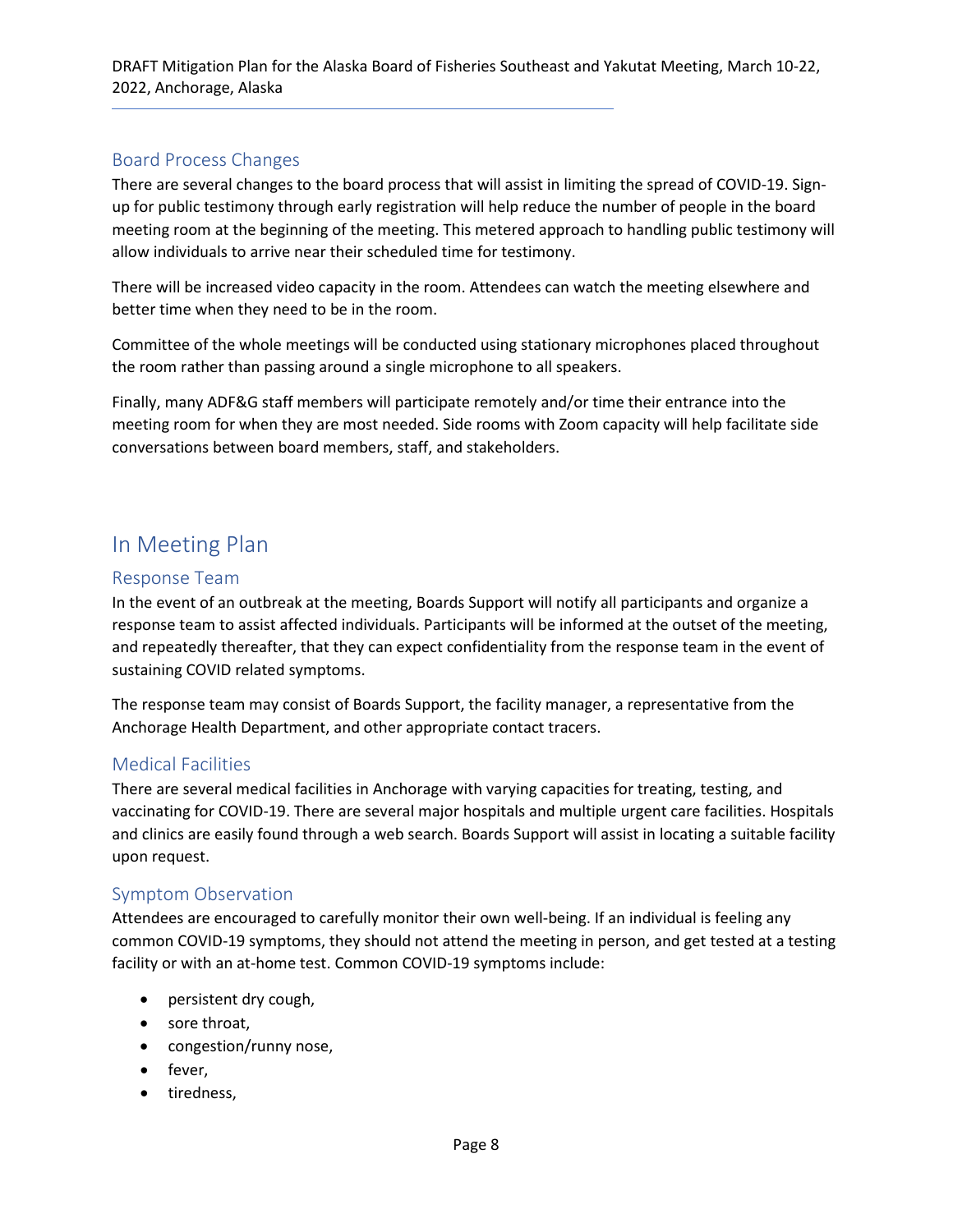- aches and pains,
- sore throat,
- diarrhea,
- headache,
- loss of taste or smell,
- toes or fingers discoloration,
- difficulty breathing or shortness of breath, and
- chest pain or pressure.

Boards Support staff will monitor for individuals displaying any of the common symptoms and will work with attendees if noted. Instructions to seek testing services will be listed throughout the meeting building.

### <span id="page-8-0"></span>Testing

Testing is available with at-home testing kits available at local pharmacies and community testing sites that may be found at this Anchorage website[: https://anchoragecovidtest.org/.](https://anchoragecovidtest.org/)

### <span id="page-8-1"></span>Contact tracing

In the event of a COVID-19 case occurring at the meeting, the lead event contacts will coordinate with the Anchorage Health Department to determine if contact tracing is possible. Messaging will be sent to all registered participants regarding an outbreak with a recommendation that individuals who may know they were exposed to COVID-19 to seek testing. Any work of the contact tracers will be done with confidentiality towards all involved.

#### <span id="page-8-2"></span>Quarantining

Individuals who contract COVID-19 must isolate until they are no longer infectious. The duration of required isolation is now 5 days from symptom onset (or a positive test in an asymptomatic person), resuming normal activities on the  $6<sup>th</sup>$  day if they are symptom free.

Unvaccinated individuals who were in close contact with someone known to have COVID-19 must quarantine until the individual receives a negative molecular test performed on day 6 or 7 from the last date of exposure, resuming normal activities on the  $8<sup>th</sup>$  day.

Vaccinated individuals who were in close contact with someone known to have COVID-19 do not need to quarantine if the individual remains asymptomatic. Vaccinated close contacts are not required to test; however, vaccinated close contacts are recommended to do so, regardless of symptoms, between days 5-7 from the last date of exposure.

### <span id="page-8-3"></span>Transportation

Boards Support will endeavor to assist with transportation for individuals showing COVID-19 related symptoms.